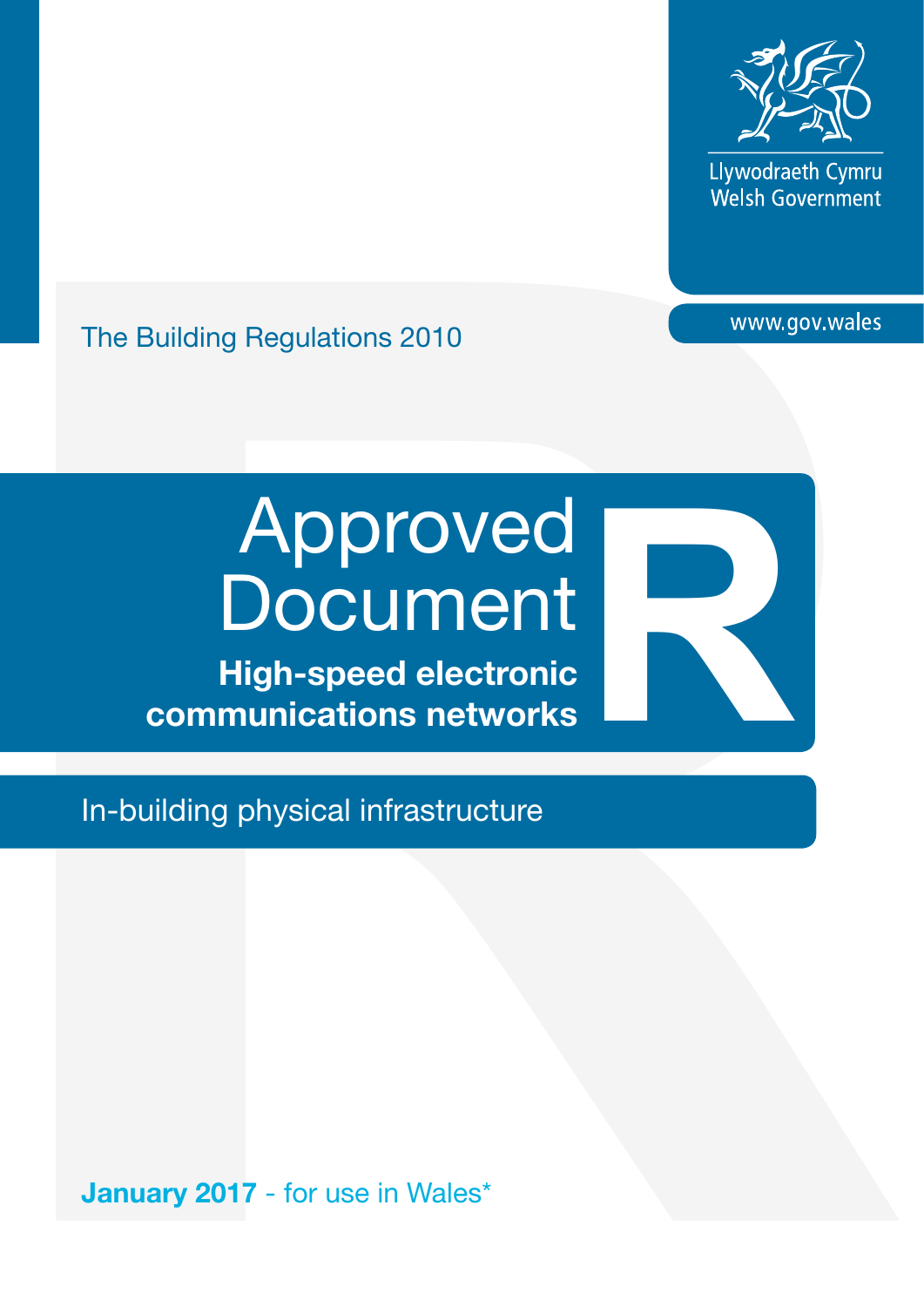# **2016 edition**

This approved document supports requirement R1 of Schedule 1 to the Building Regulations 2010. It takes effect on 1 January 2017 for use in Wales\*. It does not apply to work started before 1 January 2017, or work subject to a building notice, full plans application or initial notice submitted before that date provided the work started on site before 1 January 2018

<sup>\*</sup> This approved document gives guidance for compliance with the Building Regulations for building work carried out in Wales. It does not apply to building work carried out on excepted energy buildings in Wales as defined in the Welsh Ministers (Transfer of Functions) (No.2) Order 2009.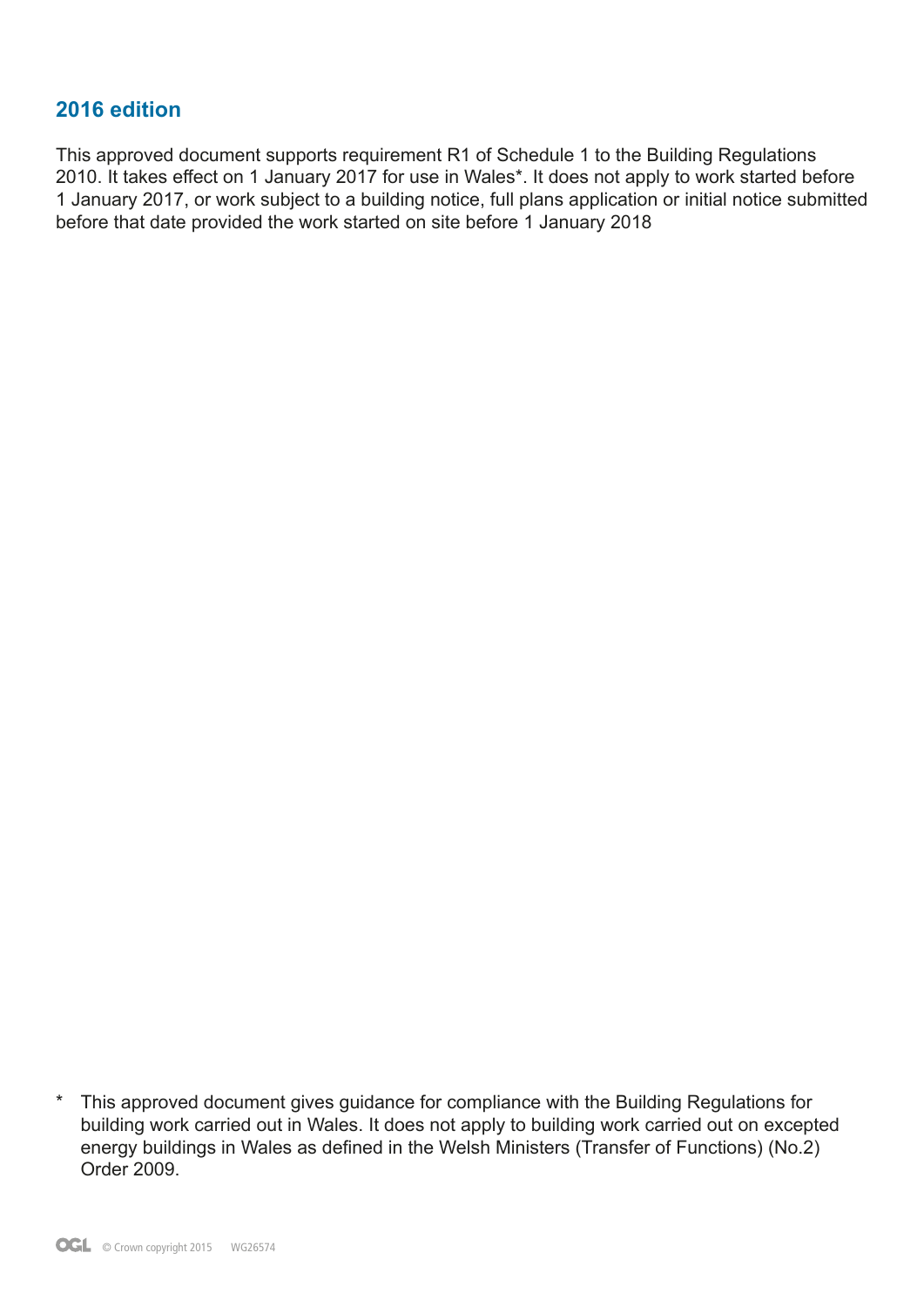# **Contents**

# **Contents**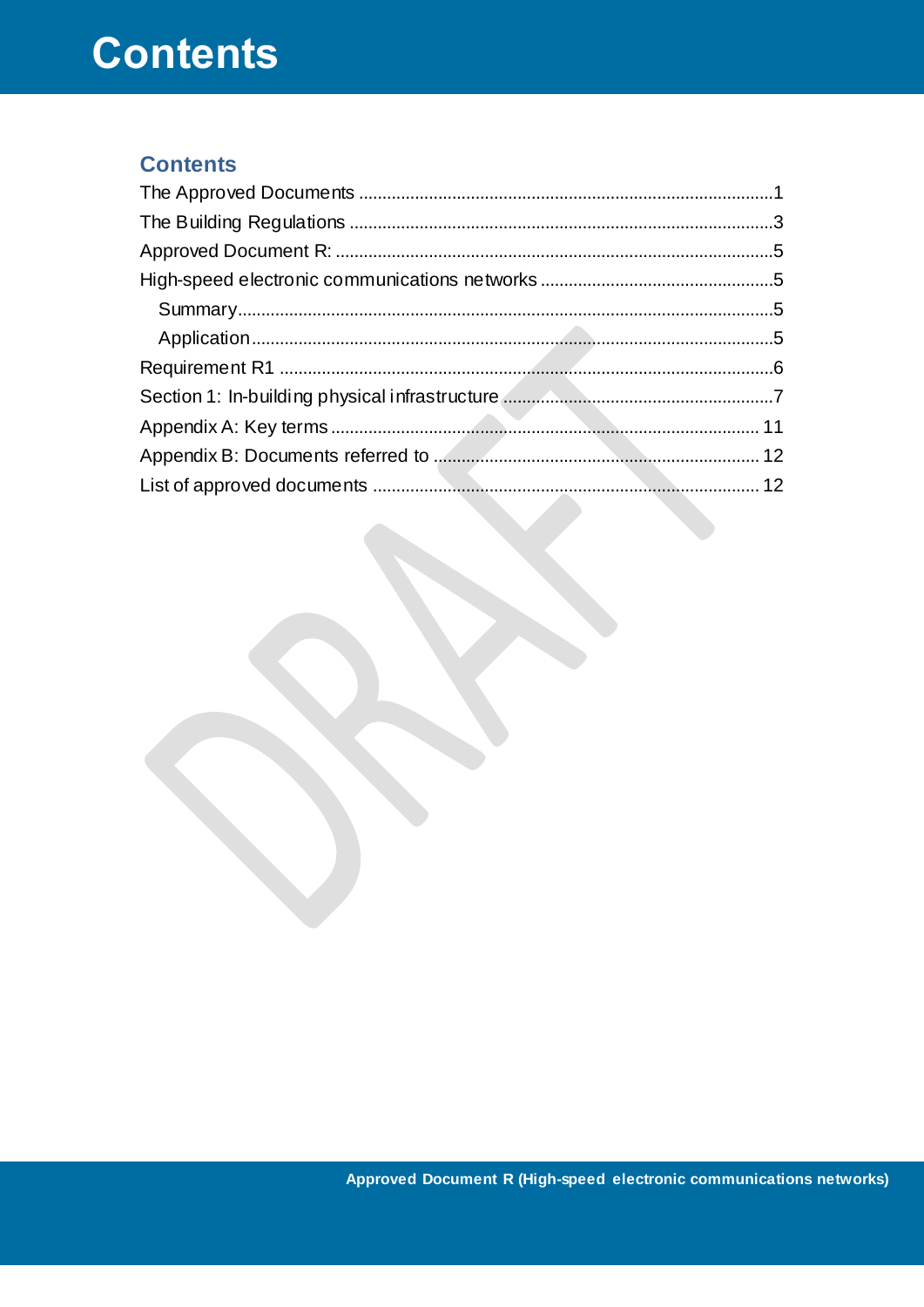#### <span id="page-3-0"></span>**What is an Approved Document?**

Welsh Ministers have approved a series of documents that give practical guidance about how to meet the requirements of the Building Regulations 2010 for Wales. Approved documents give guidance on each of the technical parts of the regulations and on regulation 7 (see the back of this document).

Approved documents set out what, in ordinary circumstances, may be accepted as reasonable provision for compliance with the relevant requirements of the Building Regulations to which they refer. If you follow the guidance in an approved document, there will be a presumption of compliance with the requirements covered by the guidance. However, compliance is not guaranteed; for example, 'normal' guidance may not apply if the particular case is unusual in some way.

Note that there may be other ways to comply with the requirements – *there is no obligation to adopt any particular solution contained in an approved document.* If you prefer to meet a relevant requirement in some other way than described in an approved document, you should discuss this with the relevant building control body.

In addition to guidance, some approved documents include provisions that must be followed exactly, as required by regulations or where methods of test or calculation have been prescribed by Welsh Ministers.

This approved document relates only to the particular requirements of the Building Regulations that the document addresses. However, building work must also comply with any other applicable requirements of the Building Regulations.

#### **How to use this approved document**

This document uses the following conventions.

- a. Text against a blue background is an extract from the Building Regulations 2010 or the Building (Approved Inspectors etc.) Regulations 2010 (both as amended). These extracts set out the legal requirements of the regulations.
- b. Key terms, printed in blue, are defined in Appendix A.
- c. When this approved document refers to a named document, the relevant version is listed in Appendix B. However, if the issuing body has revised or updated the listed version of the document or standard, you may use the new version as guidance if it continues to address the relevant requirements of the Building Regulations.

**NOTE:** Standards and technical approvals may also address aspects of performance or matters that are not covered by the Building Regulations, or they may recommend higher standards than required by the Building Regulations.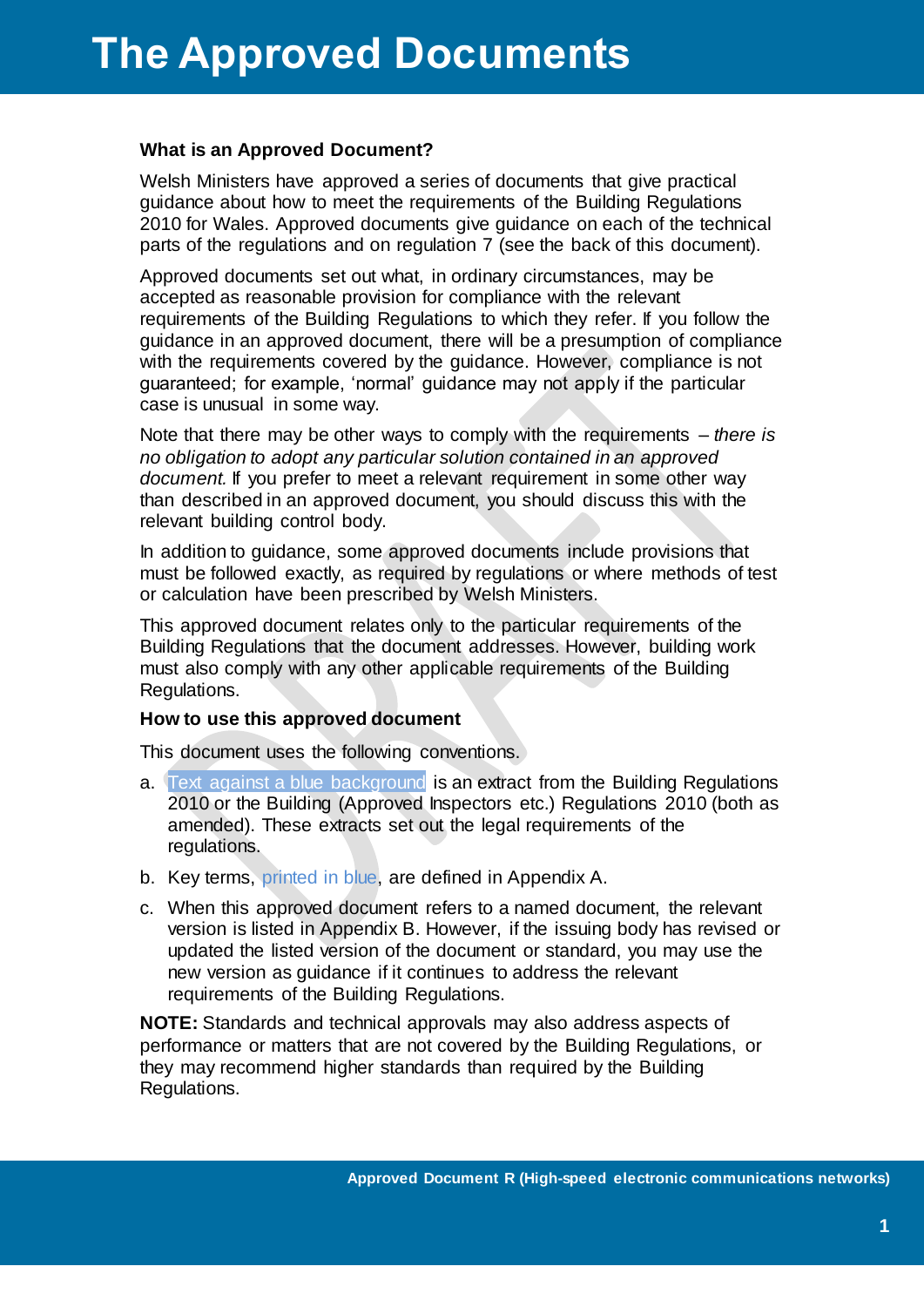## **Where you can get further help**

If you do not understand the technical guidance or other information in this approved document or the additional detailed technical references to which it directs you, you can seek further help through a number of routes, some of which are listed below.

- a. The Welsh Government website: http://gov.wales/topics/planning/buildingregs/?lang=en
- b. *If you are the person undertaking the building work:* either from your local authority building control service or from an approved inspector
- c. *If you are registered with a competent person scheme:* from the scheme operator
- d. *If your query is highly technical:* from a specialist or an industry technical body for the relevant subject.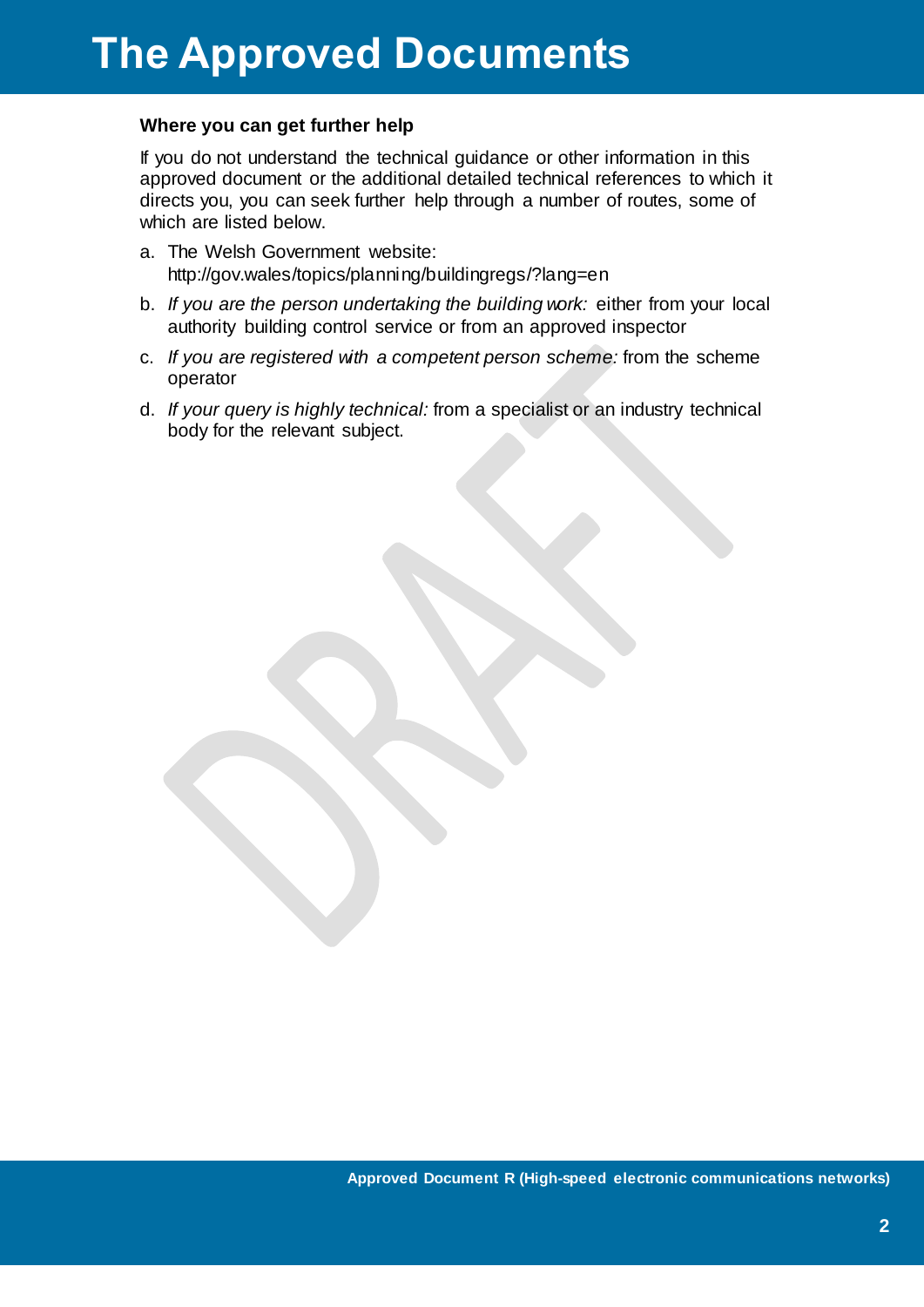# **The Building Regulations**

<span id="page-5-0"></span>The following is a high level summary of the Building Regulations relevant to most types of building work. Where there is any doubt you should consult the full text of the regulations, available at www.legislation.gov.uk.

# **Building work**

Regulation 3 of the Building Regulations 2010 defines 'building work'. Building work includes:

- a. the erection or extension of a building
- b. the provision or extension of a controlled service or fitting
- c. the material alteration of a building or a controlled service or fitting.

Regulation 4 states that building work should be carried out in such a way that, when work is complete:

- a. *For new buildings or work on a building that complied with the applicable requirements of the Building Regulations:* the building complies with all the applicable requirements of the Building Regulations.
- b. *For work on an existing building that did not comply with the applicable requirements of the Building Regulations:*
	- (i) the work itself must comply with all the applicable requirements of the Building Regulations
	- (ii) the building must be no more unsatisfactory in relation to the requirements than before the work was carried out.

# **Material change of use**

Regulation 5 defines a 'material change of use' in which a building or part of a building that was previously used for one purpose will be used for another.

Regulation 6 sets out the particular requirements of Schedule 1 that must be met before a building can be used for a new purpose. To meet the requirements, the building may need to be upgraded in some way.

Compliance with Part R is not one of the requirements identified in regulation 6. That is Part R requirements do not apply to a material change of use, except where a building is also subject to major renovation works (see page 6).

## **Materials and workmanship**

In accordance with regulation 7, building work must be carried out in a workmanlike manner using adequate and proper materials. Guidance on materials and workmanship is given in Approved Document 7.

# **Energy efficiency requirements**

Part 6 of the Building Regulations imposes additional specific requirements for energy efficiency.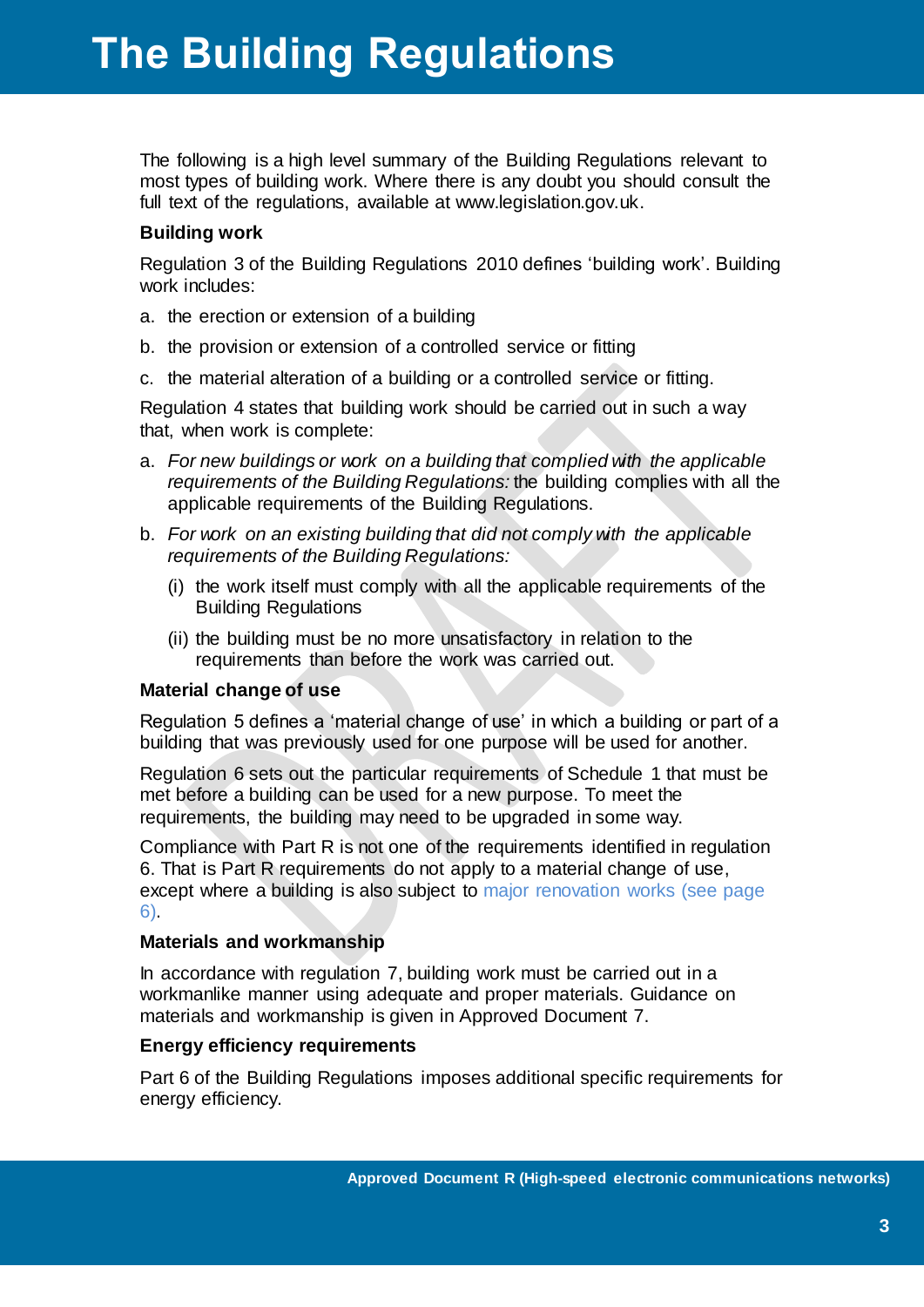# **The Building Regulations**

If a building is extended or renovated, the energy efficiency of the existing building or part of it may need to be upgraded.

## **Notification of work**

Most building work and material changes of use must be notified to a building control body (local authority or approved inspector) unless one of the following applies.

- a. It is work that can be self-certified by a registered competent person scheme installer or certified by a registered third party certifier.
- b. It is work exempted from the need to notify by regulation 12(6A) of, or Schedule 4 to, the Building Regulations 2010.

#### **Responsibility for compliance**

People who are responsible for building work (e.g. agent, designer, builder or installer) must ensure that the work complies with all applicable requirements of the Building Regulations. The building owner may also be responsible for ensuring that work complies with the Building Regulations. If building work does not comply with the Building Regulations, the building owner may be served with an enforcement notice.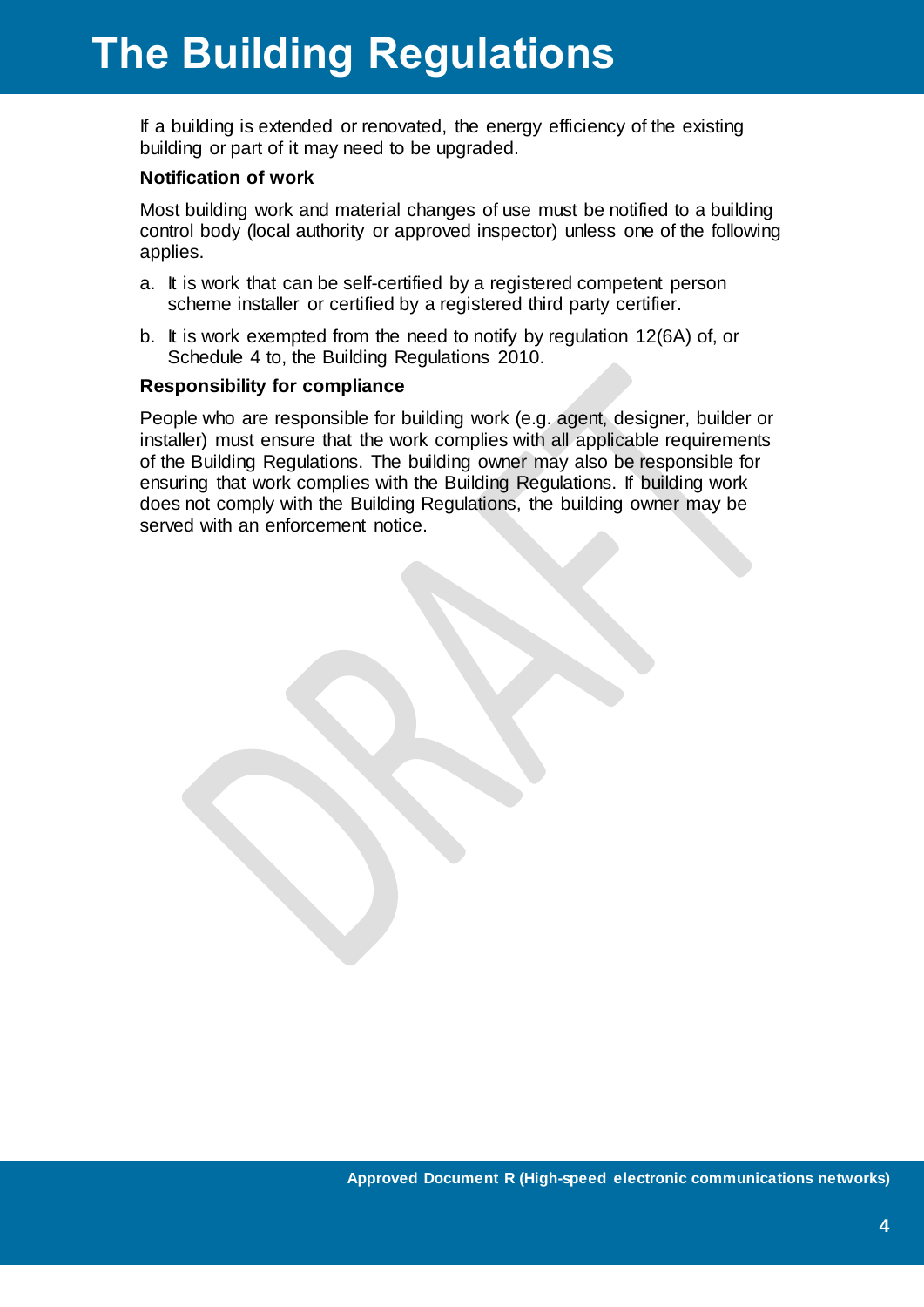# <span id="page-7-1"></span><span id="page-7-0"></span>**Physical infrastructure forhigh-speed electronic communications networks**

# <span id="page-7-2"></span>**Summary**

**0.1** This approved document gives guidance on how to comply with requirement R1 of the Building Regulations. It contains the following sections:

**Section 1:** In-building physical infrastructure

**Appendix A**: Key terms

**Appendix B**: Documents referred to

# <span id="page-7-3"></span>**Application**

**0.2** Requirement R1 applies only to new buildings and buildings subject to major renovation works. It applies to both dwellings and buildings other than dwellings.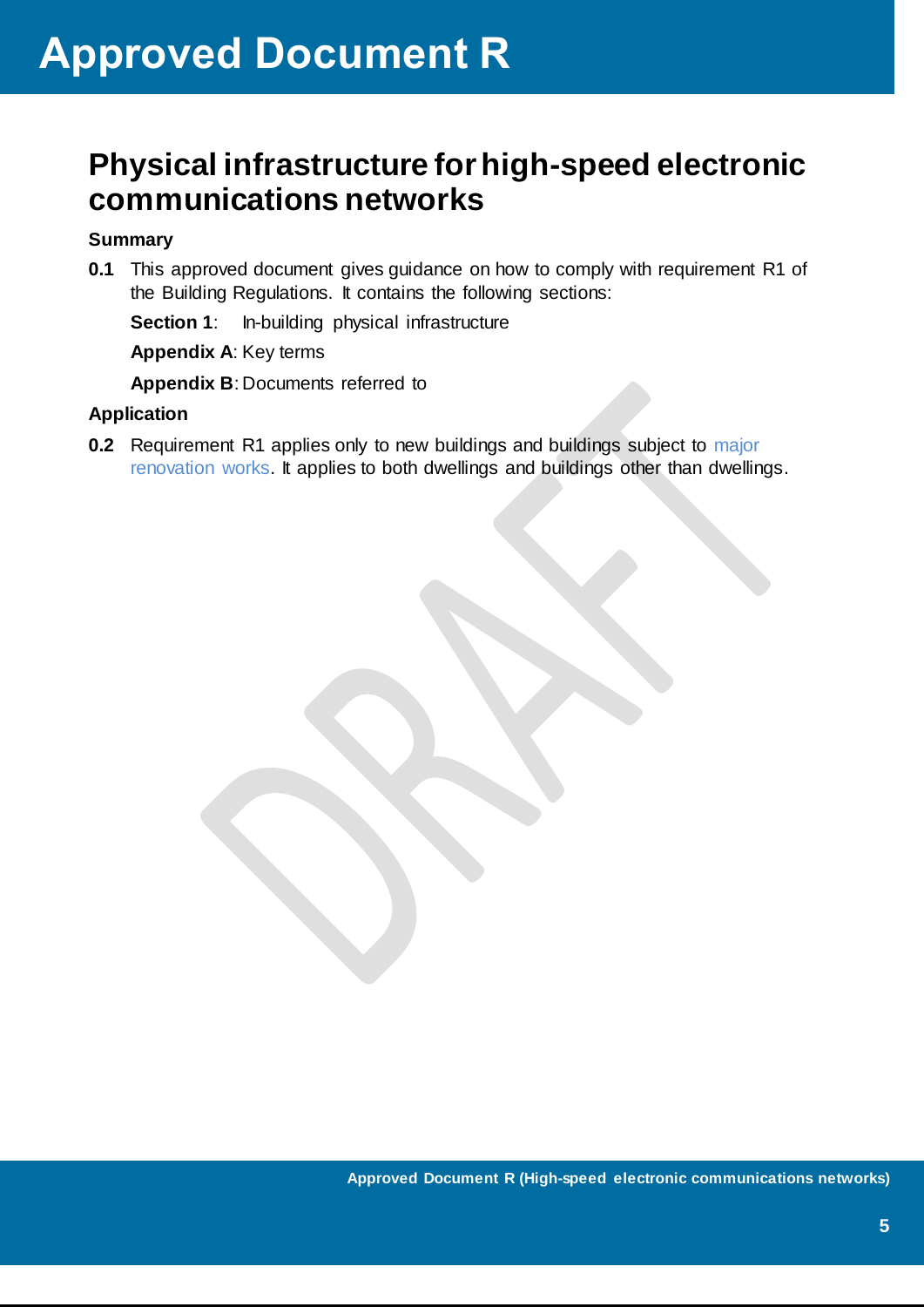# **Requirement R1: In-building physical infrastructure**

<span id="page-8-0"></span>This approved document deals with the following requirement from Part R of Schedule 1 to the Building Regulations 2010.

# **Part R Physical infrastructure for high-speed electronic communications networks**

# **In-building physical infrastructure**

# **R1.**

(1) Building work must be carried out so as to ensure that the building is equipped with a high-speed-ready in-building physical infrastructure up to a network termination point for high-speed electronic communications networks..

(2) Where the work concerns a building containing more than one dwelling, the work must be carried out so as to ensure that the building is equipped in addition with a common access point for high-speed electronic communications networks.

#### *Requirement Limits on application*

Requirement R1 applies to building work that consists of:

- (a) the erection of a building, or
- (b) major renovation works to a building.

## **Performance**

In the Welsh Ministers view, a building will meet requirement R1 if high-speed electronic communications networks can be provided in the future with minimum inconvenience to the owner or occupier.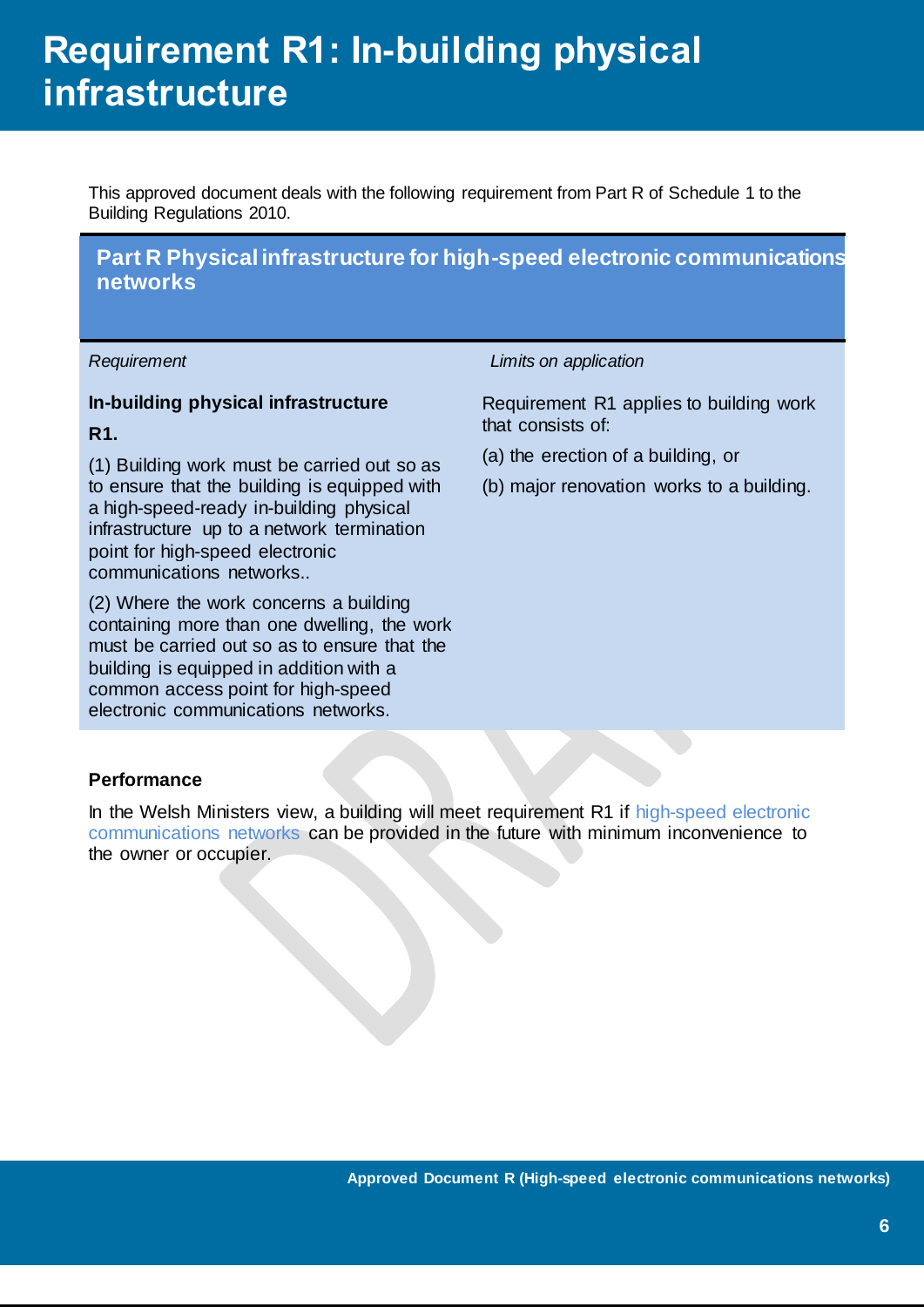# <span id="page-9-0"></span>**Application**

- **1.1** Requirement R1 does not apply to the following types of building or building work:
	- a. Buildings and work described in Classes 2 to 7 of Schedule 2 (exempt buildings and work) to the Building Regulations

- *for example, sheds, domestic greenhouses, garages, conservatories and other small detached buildings with no sleeping accommodation*

- b. Buildings where compliance with Requirement R1 would unacceptably alter their character or appearance, and which are:
	- (i) listed in accordance with section 1 of the Planning (Listed Buildings and Conservation Areas) Act 1990, or
	- (ii) in a conservation area designated in accordance with section 69 of that Act, or
	- (iii) included in the schedule of monuments maintained under section 1 of the Ancient Monuments and Archaeological areas Act 1979.
- c. buildings occupied by the Ministry of Defence or the armed services of the Crown, or otherwise occupied for purposes connected to national security.
- d. Single dwellings situated in isolated areas where the prospect of high-speed connection is considered too remote to justify equipping the building with high-speed-ready in-building physical infrastructure or an access point.

*-for example, areas that are so isolated that no duty is placed on a communications provider to meet the cost of installing a telephone line to the dwelling.*

e. Major renovation works in cases in which the cost of compliance with Requirement R1 would be disproportionate to the benefit gained

–for example, major renovation works to buildings which incur a significant cost and where high-speed broadband would bring no business benefits, or where most of the occupants have no use or need for high-speed broadband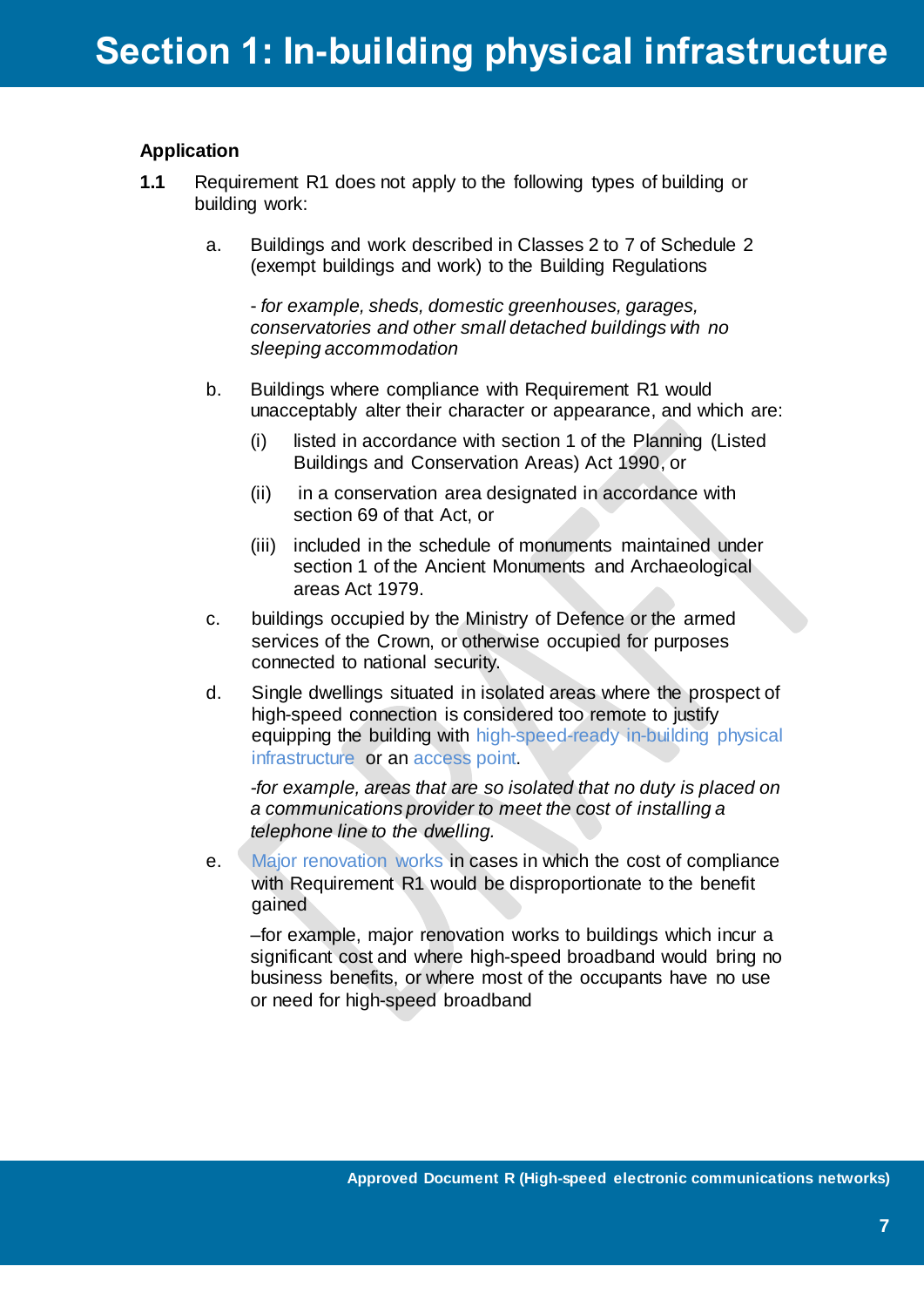# **Single buildings**

- **1.2** A single building should have an access point linked by ducting to a network termination point. Diagrams 1(a) and 1(b) show schematics of two possible arrangements for the physical infrastructure<sup>1</sup>:
	- a. where the access point is on an outside wall and connected by a through-wall duct<sup>2</sup> to the network termination point.
	- b. where the access point is below ground and remote from the building, inside or outside the curtilage, and connected by a below-ground duct to the network termination point.

# **Multi-dwelling buildings**

1.3 A multi-dwelling building should have a common access point and dedicated, enclosed, vertical and horizontal service routes so that service providers can make connections from the access point to the network termination point in each dwelling. Diagram 2 shows a schematic of a possible arrangement for the physical infrastructure for a multi-dwelling building.

# **Further guidance**

 $\overline{a}$ 

**1.4** Publicly Available Specification (PAS) 2016, *Next generation access for new build homes – Guide*, provides best practice guidance to achieve new build installations. Developers will in addition need to consult their chosen service providers for guidance on duct dimensions, bending radii, etc.

 $1$  The diagrams show underground ducts for network cables outside the building, but this does not preclude the use of overhead lines.<br><sup>2</sup> For copper cables, the duct may simply be a hole drilled in the wall. Note the downwards

slope to outside.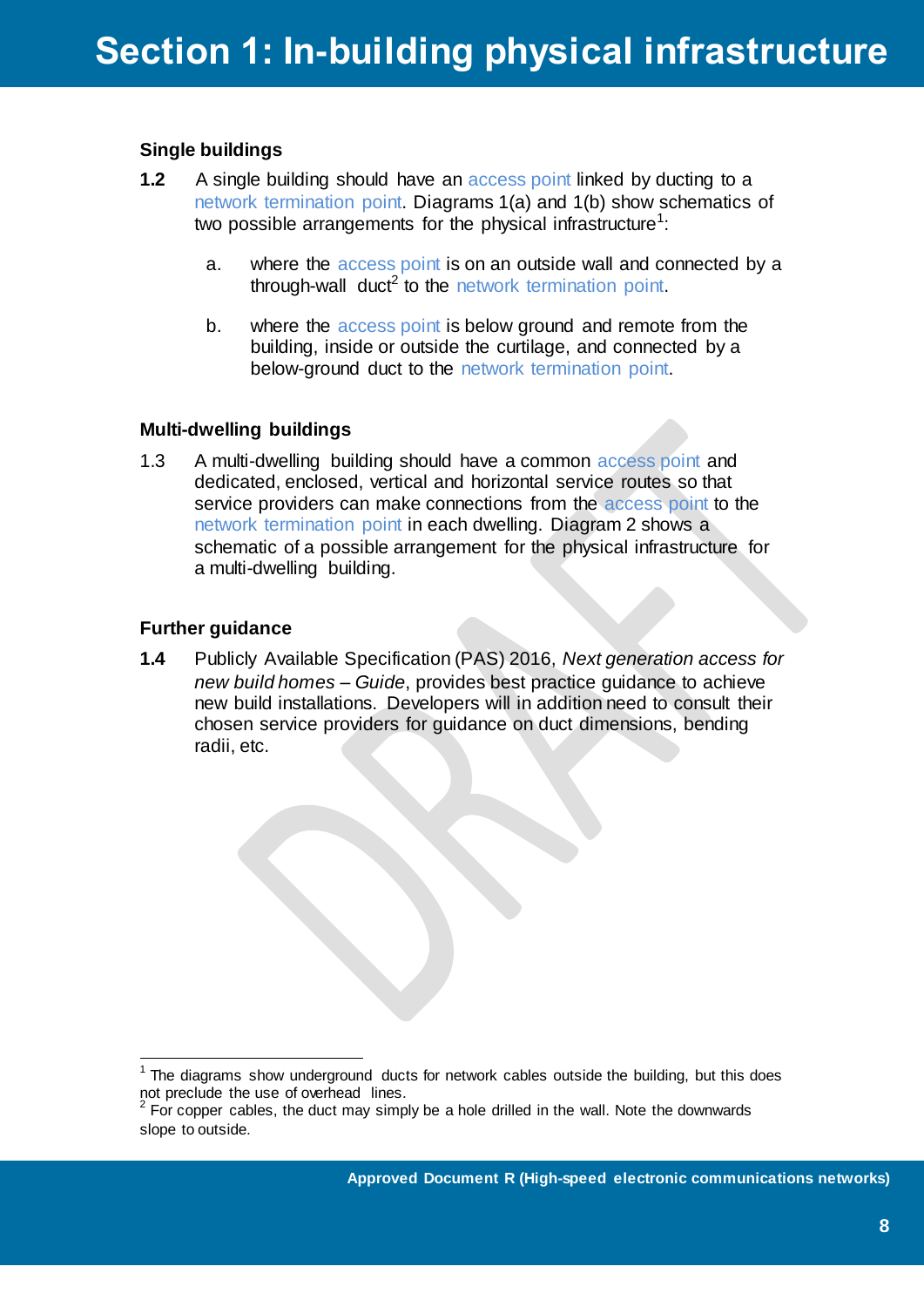# **Section 1: In-building physical infrastructure**

**Diagram 1** Schematic of the in-building physical infrastructure for a single building

**(a)** Access point on outside wall



**Approved Document R (High-speed electronic communications networks)**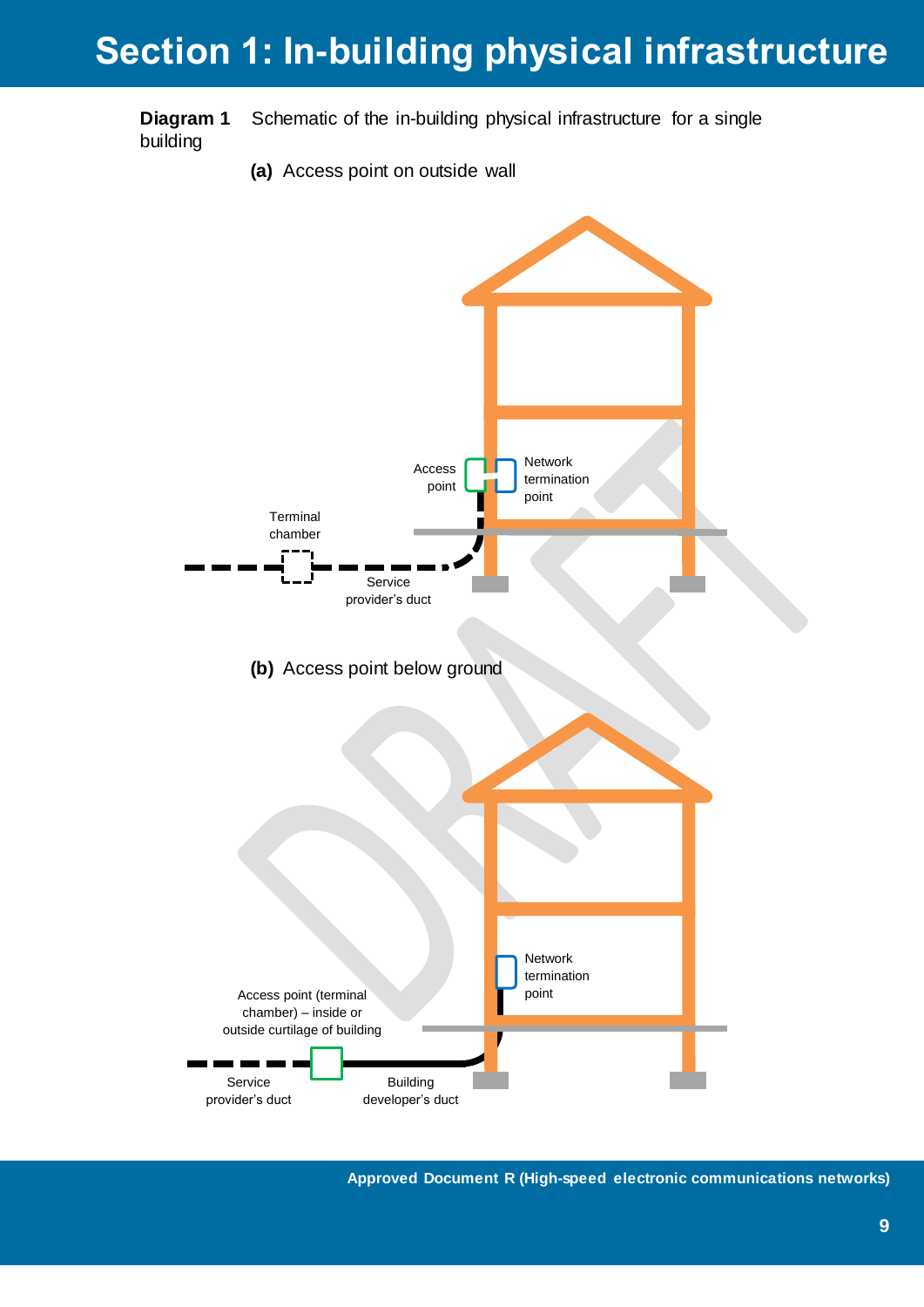# **Section 1: In-building physical infrastructure**

**Diagram 2** Schematic of the in-building physical infrastructure for a multidwelling building



**Approved Document R (High-speed electronic communications networks)**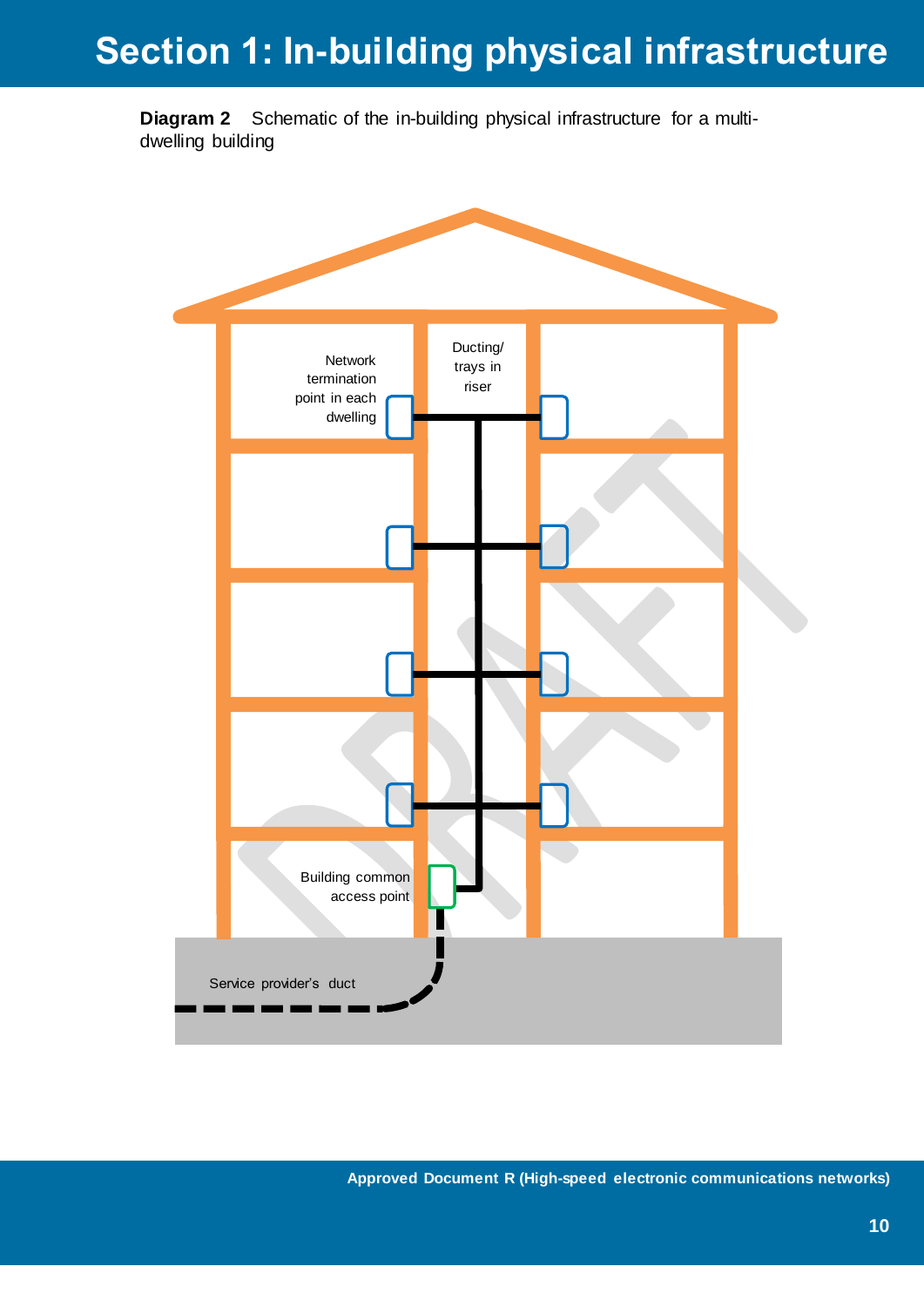## <span id="page-13-0"></span>**The following are key terms used in this document:**

The following are key terms used in this document and defined in regulation 2 of the Building Regulations 2010:

# **Access Point**

A physical point, located inside or outside the building, accessible to undertakings providing public communications networks, where connection to the high-speed-ready in-building physical infrastructure is made available.

# **High-speed electronic communications network**

An electronic communications network which is capable of delivering broadband access services at speeds of at least 30 Mbps.

# **High-speed-ready in-building physical infrastructure**

In-building physical infrastructure intended to host elements, or enable delivery, of high-speed electronic communications networks.

## **In-building physical infrastructure**

Physical infrastructure or installations at the end-user's location, including elements under joint ownership, intended to host wired or wireless access networks, where such access networks are capable of delivering electronic communications services and connecting the building access point with the network termination point.

## **Major renovation works**

Works at the end-user's location encompassing structural modifications of the entire in-building physical infrastructure or a significant part of it.

## **Network termination point**

A physical point located inside the building at which an occupier is provided with access to high-speed electronic communications networks.